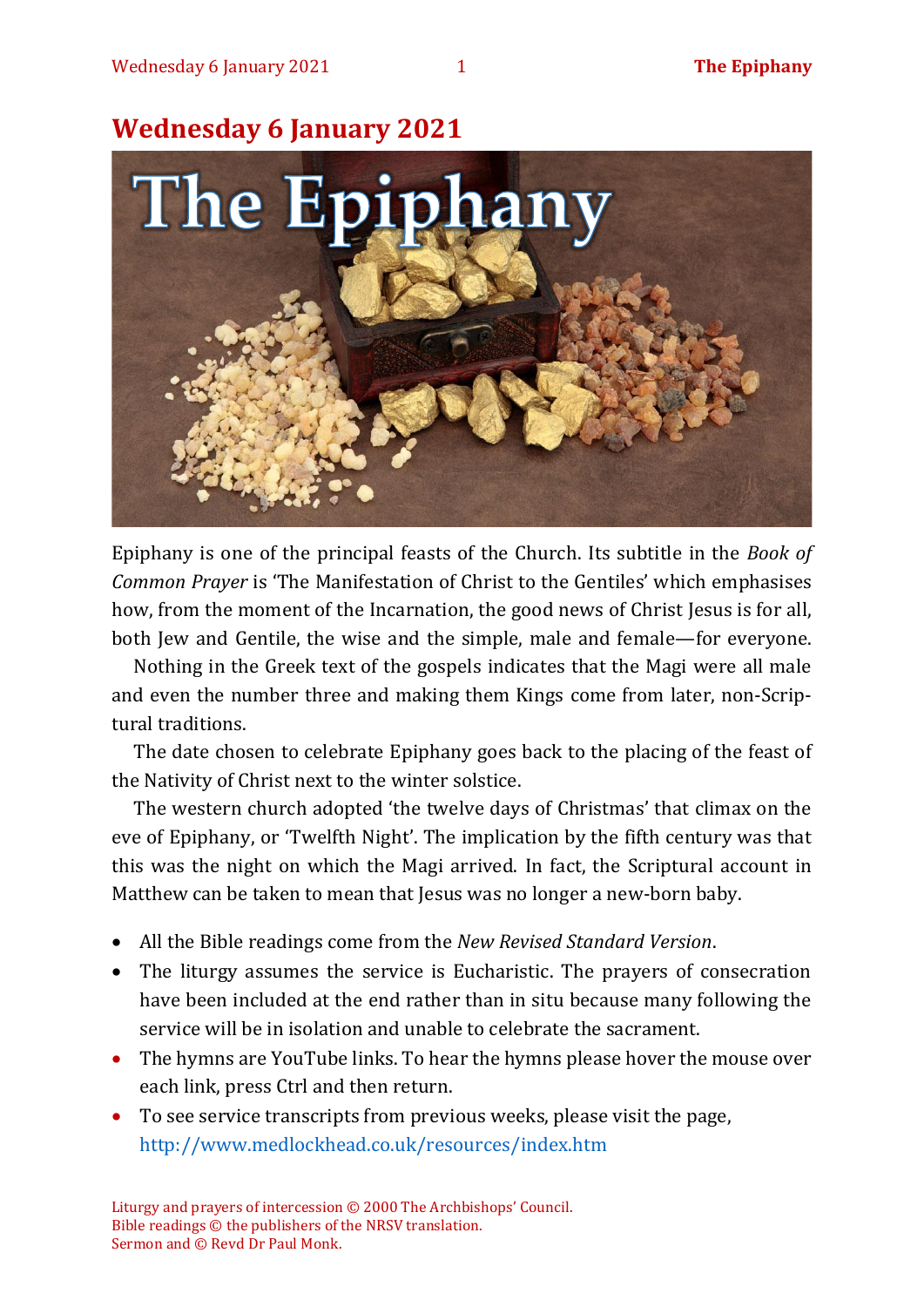# **Introduction and welcome**

HYMN 1 **[We three kings](https://www.youtube.com/watch?v=5TrZB74DALs)** (please click on this link to hear the hymn) (or a **[different version](https://www.youtube.com/watch?v=I5HCVtkdcgw)**)

# **The Welcome**

In the name of the Father, and of the Son, and of the Holy Spirit

All **Amen.**

The Lord be with you

All **And also with you.**

# **The Preparation**

All **Almighty God,**

**to whom all hearts are open, all desires known, and from whom no secrets are hidden: cleanse the thoughts of our hearts by the inspiration of your Holy Spirit, that we may perfectly love you, and worthily magnify your holy name; through Christ our Lord. Amen.**

Our Lord Jesus Christ said: The first commandment is this: 'Hear, O Israel, the Lord our God is the only Lord. You shall love the Lord your God with all your heart, with all your soul, with all your mind, and with all your strength.'

And the second is this: 'Love your neighbour as yourself.' There is no other commandment greater than these. On these two commandments hang all the law and the prophets.

#### All **Amen. Lord, have mercy.**

By the mercies of God, let us confess our sins and present our bodies as a living sacrifice, holy and acceptable to him, which is our spiritual worship: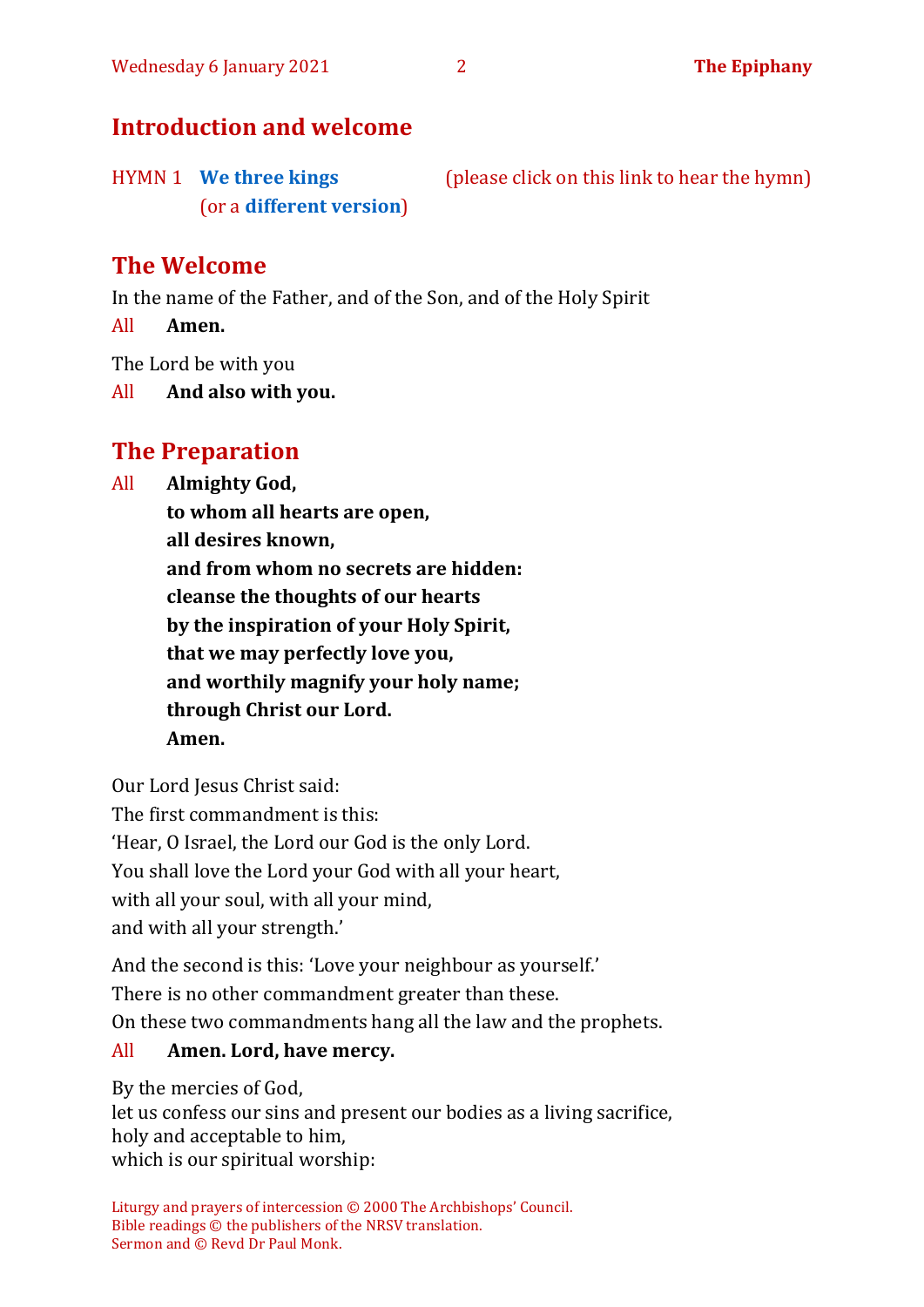All **Almighty God, our heavenly Father, we have sinned against you and against our neighbour in thought and word and deed, through negligence, through weakness, through our own deliberate fault. We are truly sorry and repent of all our sins. For the sake of your Son Jesus Christ, who died for us, forgive us all that is past and grant that we may serve you in newness of life to the glory of your name. Amen.**

Almighty God,

who forgives all who truly repent, have mercy upon you, pardon and deliver you from all your sins, confirm and strengthen you in all goodness, and keep you in life eternal; through Jesus Christ our Lord. All **Amen.**

# **The Gloria**

This Gloria is sung to the tune of 'Cwm Rhondda'. Click **[here](about:blank)** for the tune.

All **Glory be to God in Heaven, Songs of joy and peace we bring, Thankful hearts and voices raising, To creation's Lord we sing. Lord we thank you, Lord we praise you, Glory be to God our King: Glory be to God our King. Lamb of God, who on our shoulders, Bore the load of this world's sin; Only Son of God the Father, You have brought us peace within.**

Liturgy and prayers of intercession © 2000 The Archbishops' Council. Bible readings © the publishers of the NRSV translation. Sermon and © Revd Dr Paul Monk.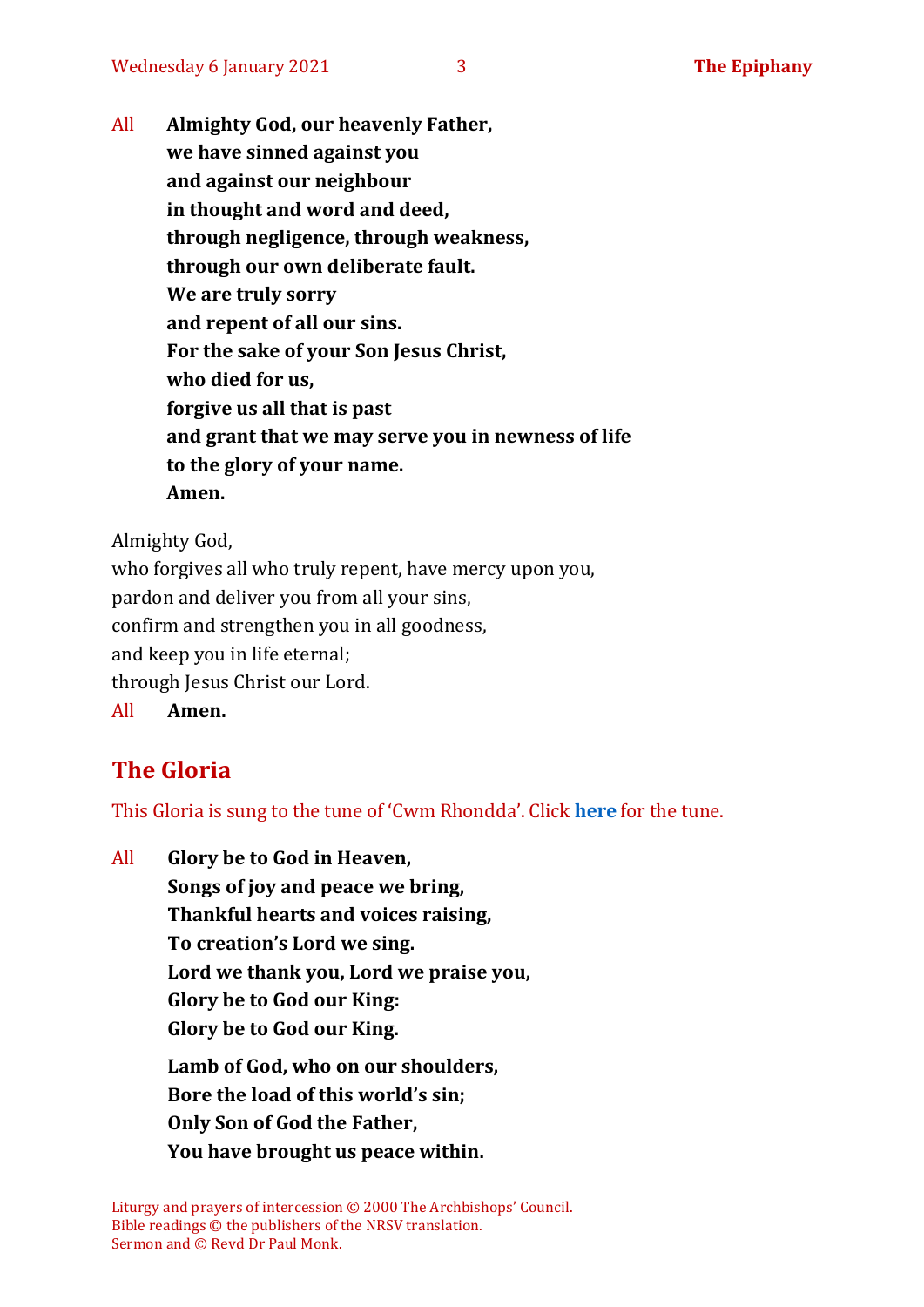**Lord, have mercy, Christ have mercy, Now your glorious reign begin: Now your glorious reign begin.**

**You O Son of God are Holy, You we praise with one accord. None in heav'n or earth is like you, Only you are Christ the Lord. With the Father and the Spirit, Ever worshipped and adored: Ever worshipped and adored.**

# **The Collect for Epiphany**

O God, who by the leading of a star manifested your only Son to the peoples of the earth: mercifully grant that we, who know you now by faith, may at last behold your glory face to face; through Jesus Christ your Son our Lord, who is alive and reigns with you, in the unity of the Holy Spirit, one God, now and for ever. All **Amen.**

# **First reading**

A reading from the book of the Prophet Isaiah

Arise, shine; for your light has come, and the glory of the Lord has risen upon you. For darkness shall cover the earth, and thick darkness the peoples; but the Lord will arise upon you, and his glory will appear over you. Nations shall come to your light, and kings to the brightness of your dawn.

Lift up your eyes and look around; they all gather together, they come to you; your sons shall come from far away, and your daughters shall be carried on their nurses' arms. Then you shall see and be radiant; your heart shall thrill and rejoice, because the abundance of the sea shall be brought to you, the wealth of the nations shall come to you. A multitude of camels shall cover you, the young camels of Midian and Ephah; all those from Sheba shall come. They shall bring gold and frankincense, and shall proclaim the praise of the Lord. *Isaiah 60:1–6*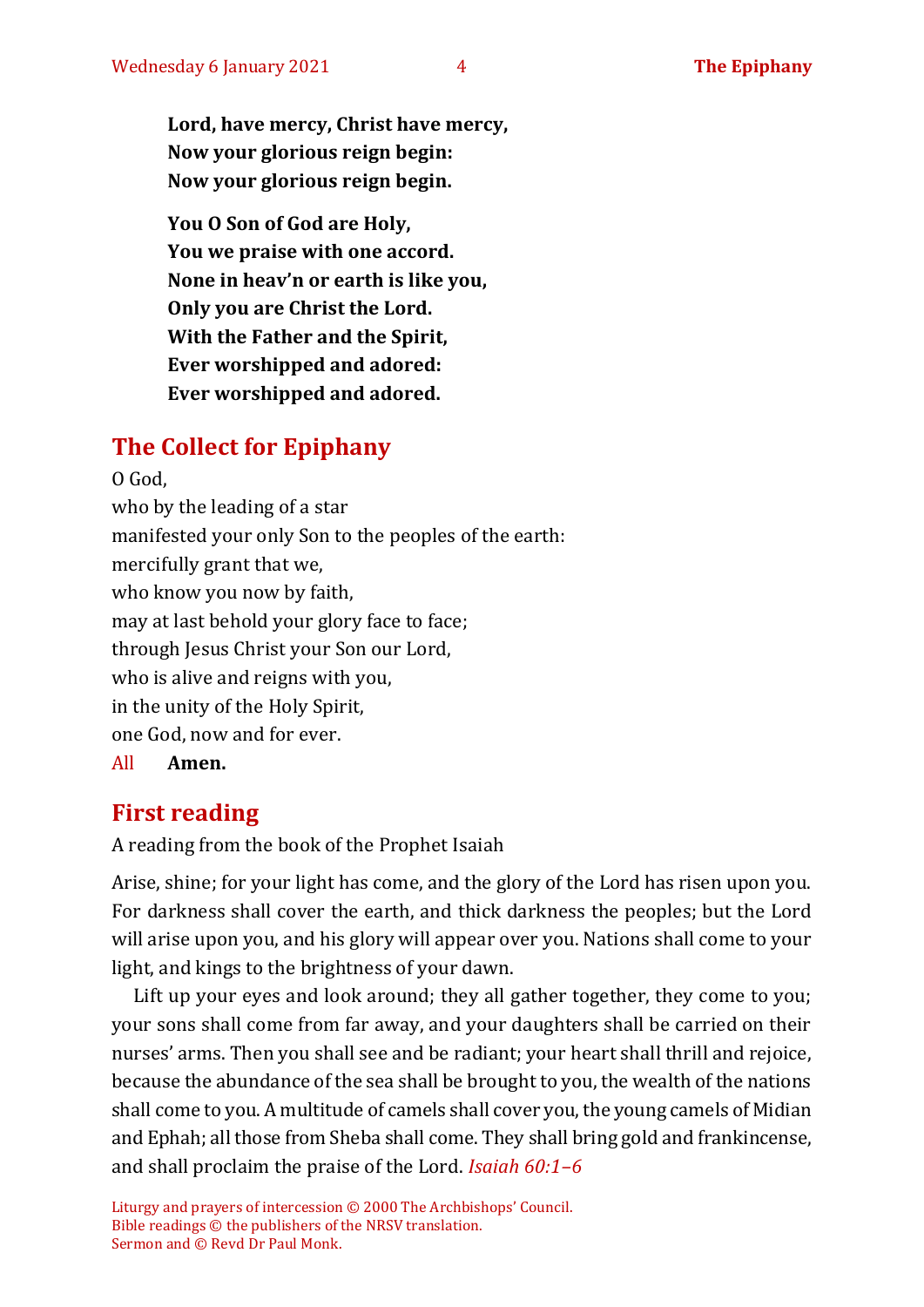This is the Word of the Lord

#### All **Thanks be to God.**

# **Second reading**

A reading from St Paul's Letter to the Ephesians

This is the reason that I, Paul, am a prisoner for Christ Jesus for the sake of you Gentiles—for surely you have already heard of the commission of God's grace that was given me for you, and how the mystery was made known to me by revelation, as I wrote above in a few words, a reading of which will enable you to perceive my understanding of the mystery of Christ. In former generations this mystery was not made known to humankind, as it has now been revealed to his holy apostles and prophets by the Spirit: that is, the Gentiles have become fellow heirs, members of the same body, and sharers in the promise in Christ Jesus through the gospel.

Of this gospel I have become a servant according to the gift of God's grace that was given me by the working of his power. Although I am the very least of all the saints, this grace was given to me to bring to the Gentiles the news of the boundless riches of Christ, and to make everyone see what is the plan of the mystery hidden for ages in God who created all things; so that through the church the wisdom of God in its rich variety might now be made known to the rulers and authorities in the heavenly places. This was in accordance with the eternal purpose that he has carried out in Christ Jesus our Lord, in whom we have access to God in boldness and confidence through faith in him. *Ephesians 3:1–12*

This is the Word of the Lord

All **Thanks be to God.**

HYMN 2 **[Brightest and best](https://youtu.be/y5ACL94B4rM)** (please click on this link to hear the hymn)

# **Gospel reading**

Hear the Gospel of our Lord Jesus Christ according to Matthew

### All **Glory to you O Lord.**

In the time of King Herod, after Jesus was born in Bethlehem of Judea, wise men from the East came to Jerusalem, asking, 'Where is the child who has been born king of the Jews? For we observed his star at its rising, and have come to pay him homage.' When King Herod heard this, he was frightened, and all Jerusalem with him; and calling together all the chief priests and scribes of the people, he inquired of them where the Messiah was to be born. They told him, 'In Bethlehem of Judea; for so it has been written by the prophet: "And you, Bethlehem, in the land of Judah,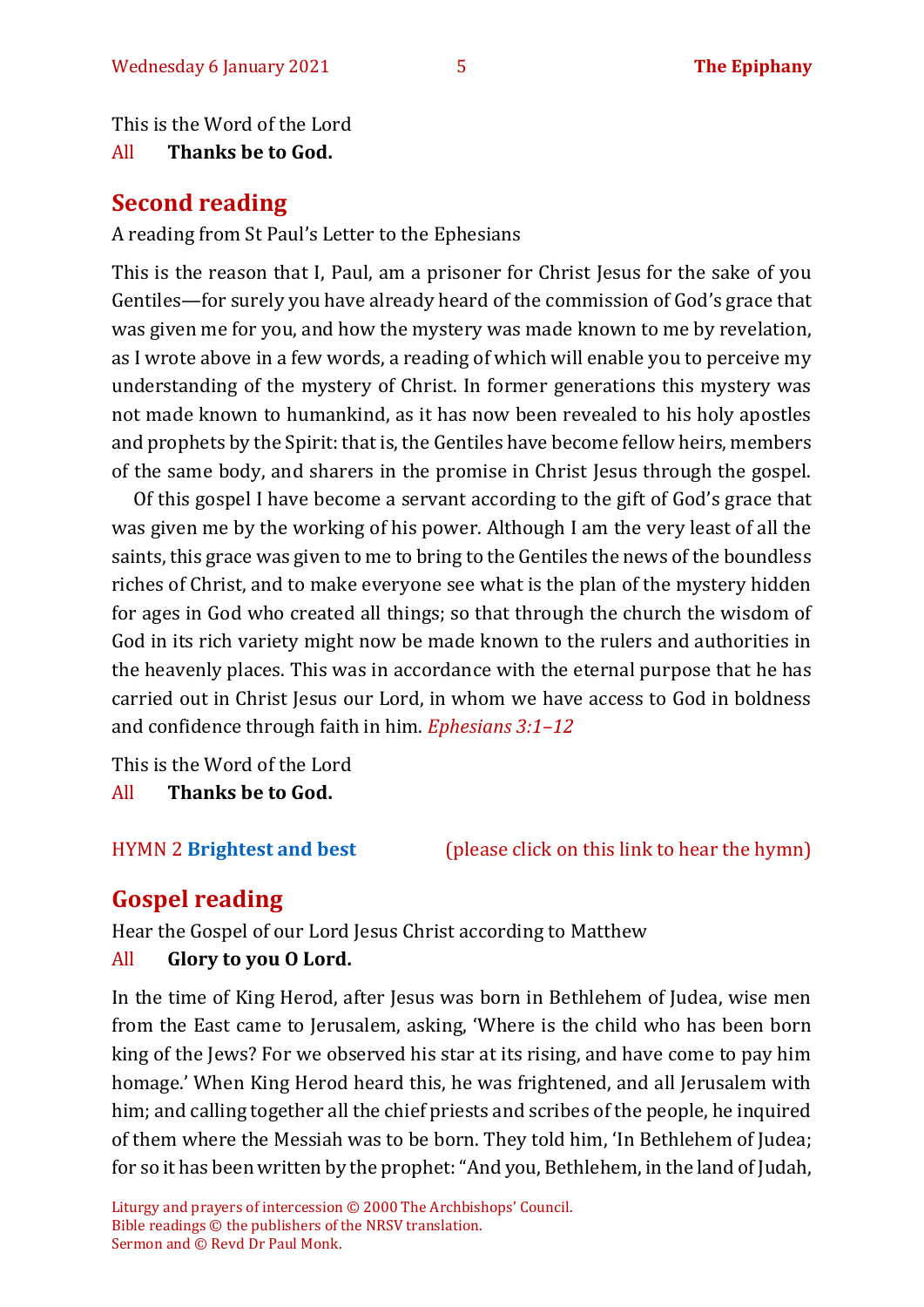are by no means least among the rulers of Judah; for from you shall come a ruler who is to shepherd my people Israel".'

Then Herod secretly called for the wise men and learned from them the exact time when the star had appeared. Then he sent them to Bethlehem, saying, "Go and search diligently for the child; and when you have found him, bring me word so that I may also go and pay him homage." When they had heard the king, they set out; and there, ahead of them, went the star that they had seen at its rising, until it stopped over the place where the child was. When they saw that the star had stopped, they were overwhelmed with joy. On entering the house, they saw the child with Mary his mother; and they knelt down and paid him homage. Then, opening their treasure chests, they offered him gifts of gold, frankincense, and myrrh. And having been warned in a dream not to return to Herod, they left for their own country by another road. *Matthew 2:1–12*

This is the Gospel of the Lord

#### All **Praise to you O Christ.**

#### **Sermon**

Today is the feast of the Epiphany and we give the name 'Epiphany' to this season of the church's year. The word 'Epiphany' itself means little to most folk today, but its original meaning meant a revelation—something is revealed that was not previously visible. For that reason, when God in his wisdom allows a person to perceive something of himself, we call it 'a moment of epiphany.' So today, on the Feast of Epiphany, we kick start a season that asks us to look at the ways in which God reveals himself. That's why the wise men take centre stage in today's main reading from Matthew's Gospel: we're invited to consider the wise men as examples of the way God reveals himself.

A word of warning: the Bible is clear there comes a moment when God reveals himself to all those who ask, but it's actually quite rare that he reveals himself in a dramatic way. Experiences like St Paul's conversion on the road to Damascus do still occur but they're so rare that it's safe to say they're unlikely. God generally uses a gentler way when telling us what He is like and what He wants of us. Think of Elijah on the mountainside: God did not speak through an earthquake or thunder but through what the Bible calls 'a still small voice like the sound of sheer silence'. The revelation, the Epiphany, that started the entire Methodist revival occurred when John Wesley felt his heart 'strangely warmed'.

So—we're going to use the story of the wise men to see what God is saying about the ways in which he reveals himself.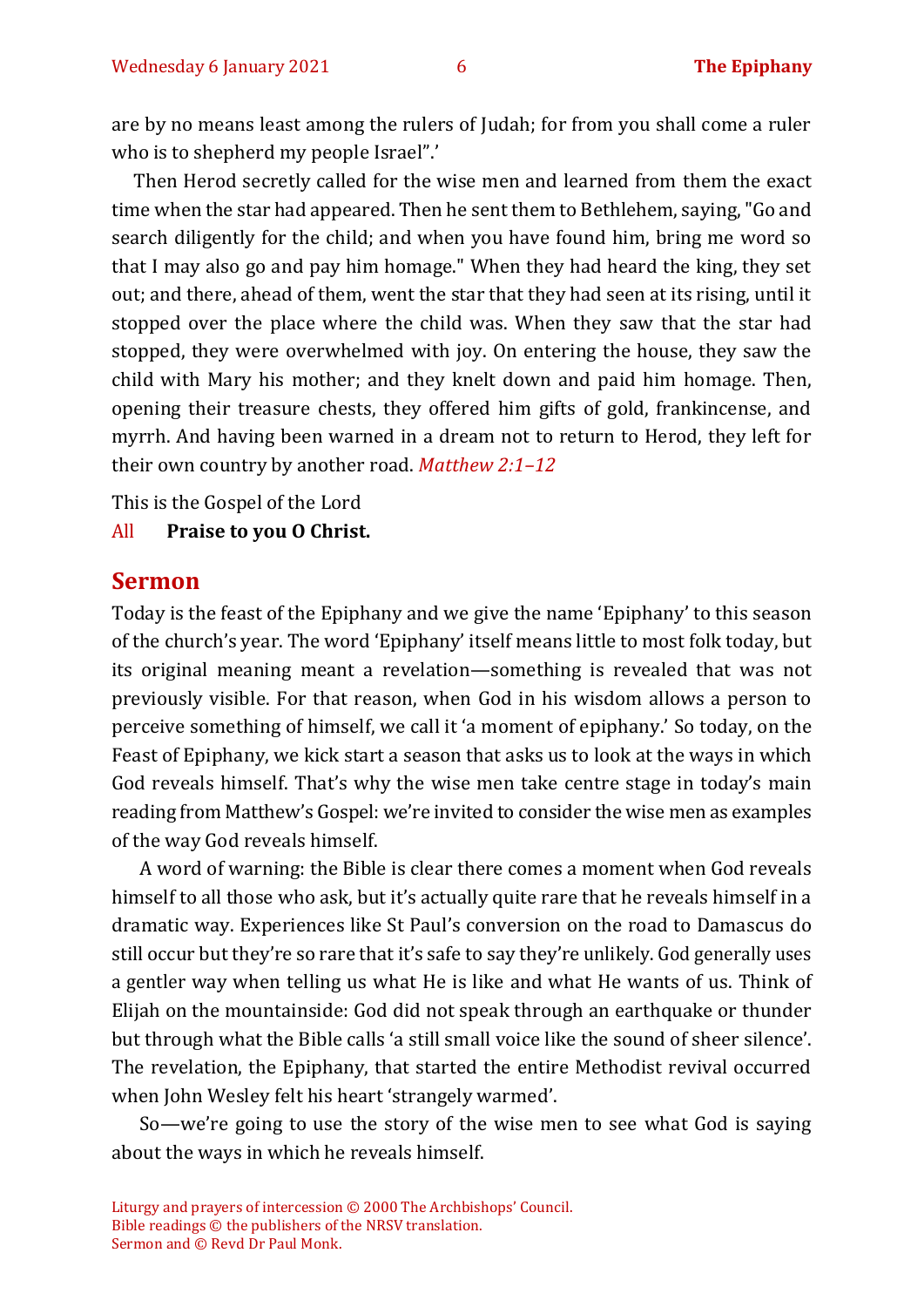The first and most obvious point behind the story of the wise men is that God does indeed reveal himself. The wise men were not Jewish as Jesus was, so they weren't a part of that particular 'in crowd'. They were certainly astronomers but quite probably astrologers too; and astrology was always forbidden in the Bible so the wise men were excluded in a double sense. But they were looking for God so God had all the raw material in which he reveals himself. The first lesson of Epiphany, of God revealing himself, is that He reveals himself to anyone who asks no matter what their background, gender, race, age, sanctity.

Surely the second point is that God reveals himself in ways we might not expect. The wise men were stargazers so it was obvious that they would look at the night stars … but they didn't expect a *moving* star! And the important bit: that moving star was not God but merely a signpost to God. The star was a means to an end: it was only after some time of following the moving star that they found the reason for the star, the Christ-child. This aspect illustrates a reason why some people don't find God. They have a genuine experience when God breaks into their lives. But He wants the person receiving the Epiphany to follow it up … but they mistake the *experience* for *God*: they worship the experience, talk about the experience, but don't niggle behind it as a way of finding him.

It's difficult to explain but talking about God always is difficult to explain. Perhaps I'll try an experiment: what's the smell of the colour purple? What's the taste of a beautiful sunset? What's the colour of a Beethoven symphony? They're silly questions because they're designed to show 'otherness'. The experiences of God will always be difficult to explain, so we'll have missed the point if we go for the obvious. The Bible is clear that God is a Spirit and we're not, so experiences of God always have something that is 'other'. We go wrong if we forget that otherness. Think of the person who loves nature and had an experience of God while looking at it, but ended up worshipping the nature rather than the God who made it. They go back time after time, seeking to trigger the same experience rather than seeking the God behind the experience. Ultimately their Epiphanies don't work. 'Perhaps it wasn't God after all!' they grumble, and go off to do something else. The wise men followed a star but didn't find another star: they found Jesus.

If God is love, then the experience of God breaking into a human life will be a picture painted in love, an experience of love. Indeed, any Epiphany not framed in the language of love is probably not actually from God. But it will be tough love and it will be framed in terms of truth, which is why some Epiphanies can be painful, because God has designed them in such a way that we confront who we are in order to change and become more Christ-like.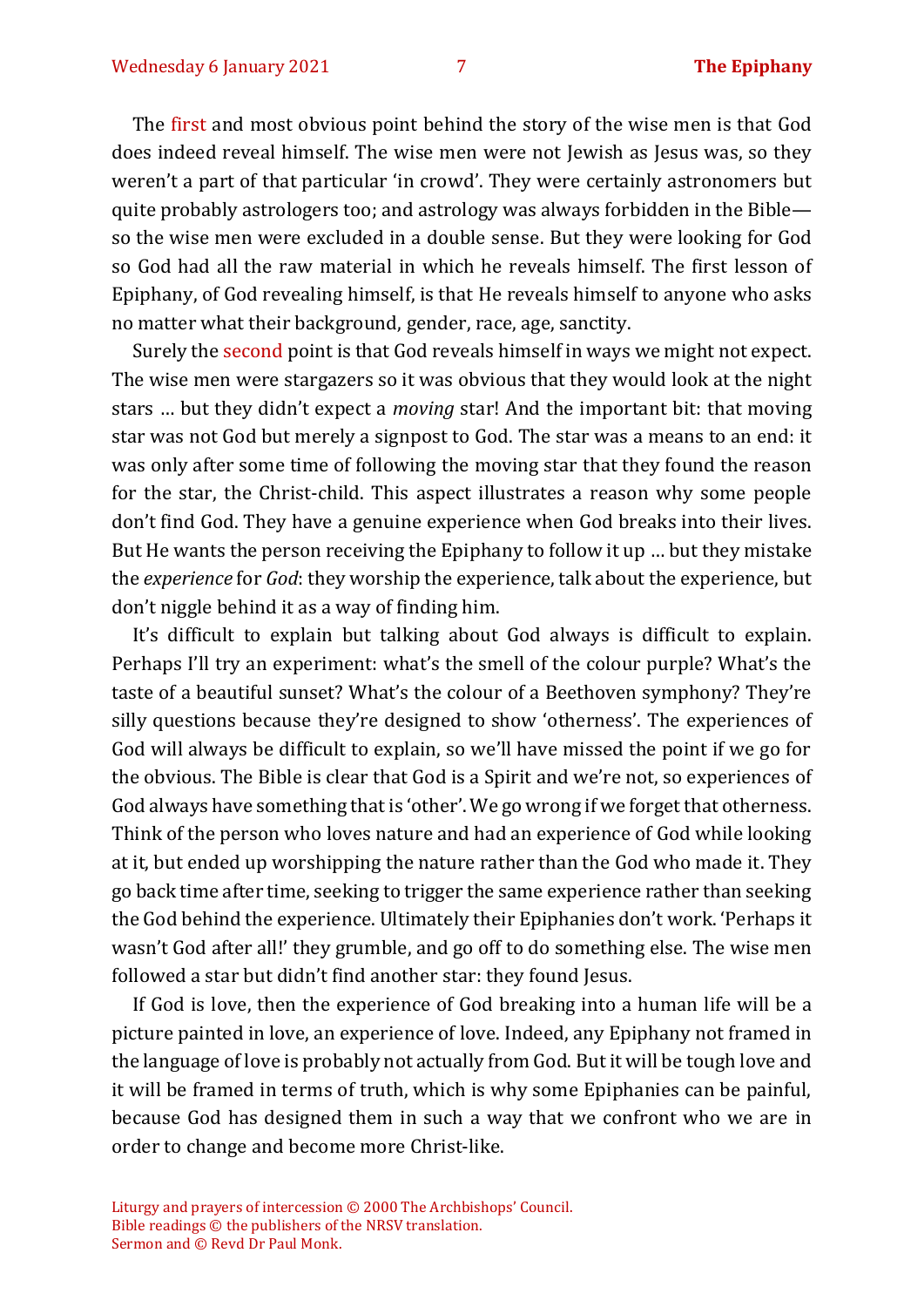The third lesson follows quite naturally from the second. We've been talking about experiencing and responding to a God of love who intervenes in our lives. And we said the God behind the experience is beyond our experience or even beyond our simple capacity to describe it. It was beautiful! It was lovely! Of course it was, because it was about love! So one of the most authentic ways to tell if an experience is genuinely from God is the way it inspires us to love. The person who has had an experience of God will feel the urge to explore the God who is love, so we will want to love loving.

This can be a difficult time for a human soul, because the powers of evil will seek to quell any quest for God, and will kick down all attempts at God-centred love. But the soul that has once tasted God will do anything, risk anything, to find the God who is so characterised by love that the Bible says 'God *is* love'(1 John 4). The point of the experience is for us to change and adapt our lives in such a way that we seek to love him. Love is a means to an end where the 'end' is God. There is a word for such love-centred, God-centred, single-mindedness in finding God, and that word is 'holiness'. There! Defined in a single word, the way to tell if a person has indeed experienced God and is actively trying to find him: such a person will be engaged in holiness. That's why the wise men bowed down in front of Jesus and worshipped him. That's why they gave gifts.

We give the name 'Epiphany' to the ways in which God reveals something of himself. Those ways will differ from person to person. Be assured: God *does* want to show himself to all of us; all we do need to do is ask. Almost certainly that experience will not be dramatic and on the surface will probably look very, very ordinary. But if the experience is genuinely from God, it will be painted in the colours of love. It will demand a response of love. Has God shown himself to you? Ask him to. Has God shown himself to you? Act on it. Has God shown himself to you? Show you have recognised him by the way your response is love.

#### **The Creed**

Do you believe and trust in God the Father,

the source of all being and life,

the one for whom we exist?

#### All **We believe and trust in him.**

Do you believe and trust in God the Son, who took our human nature,

died for us and rose again?

#### All **We believe and trust in him.**

Liturgy and prayers of intercession © 2000 The Archbishops' Council. Bible readings © the publishers of the NRSV translation. Sermon and © Revd Dr Paul Monk.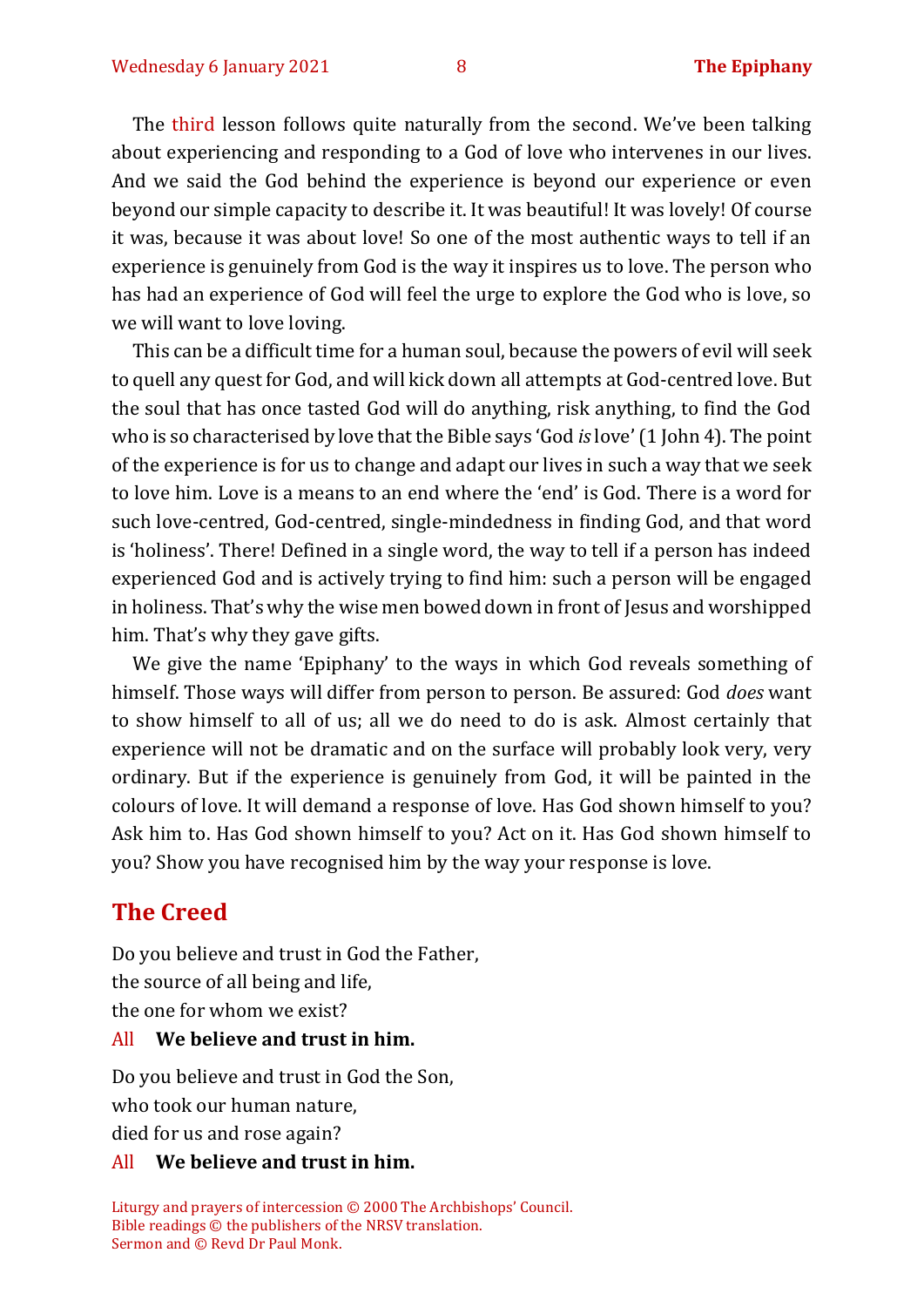Do you believe and trust in God the Holy Spirit, who gives life to the people of God and makes Christ known in the world?

# All **We believe and trust in him.**

This is the faith of the Church.

All **This is our faith. We believe and trust in one God, Father, Son and Holy Spirit. Amen.**

# **Prayers of intercession**

Let us worship the Saviour with joy and make our prayer to our heavenly Father. The magi came from the east to worship your Son: Father, grant to Christians everywhere the spirit of adoration … Lord of glory,

# All **hear our prayer.**

The infant Christ received gifts of gold, incense and myrrh:

Father, accept the offering of our hearts and minds [*at the beginning of this year*] … Lord of glory,

### All **hear our prayer.**

The kingdoms of this world have become the kingdom of our Lord and of his Christ: Father, grant an abundance of peace to your world … Lord of glory,

### All **hear our prayer.**

The Holy Family lived in exile and in the shadow of death:

Father, look in mercy on all who are poor and powerless, and all who suffer … Lord of glory,

### All **hear our prayer.**

Your Son shared the life of his home and family at Nazareth:

Father, protect in your love our neighbours,

our families and this community of which we are a part …

Lord of glory,

### All **hear our prayer.**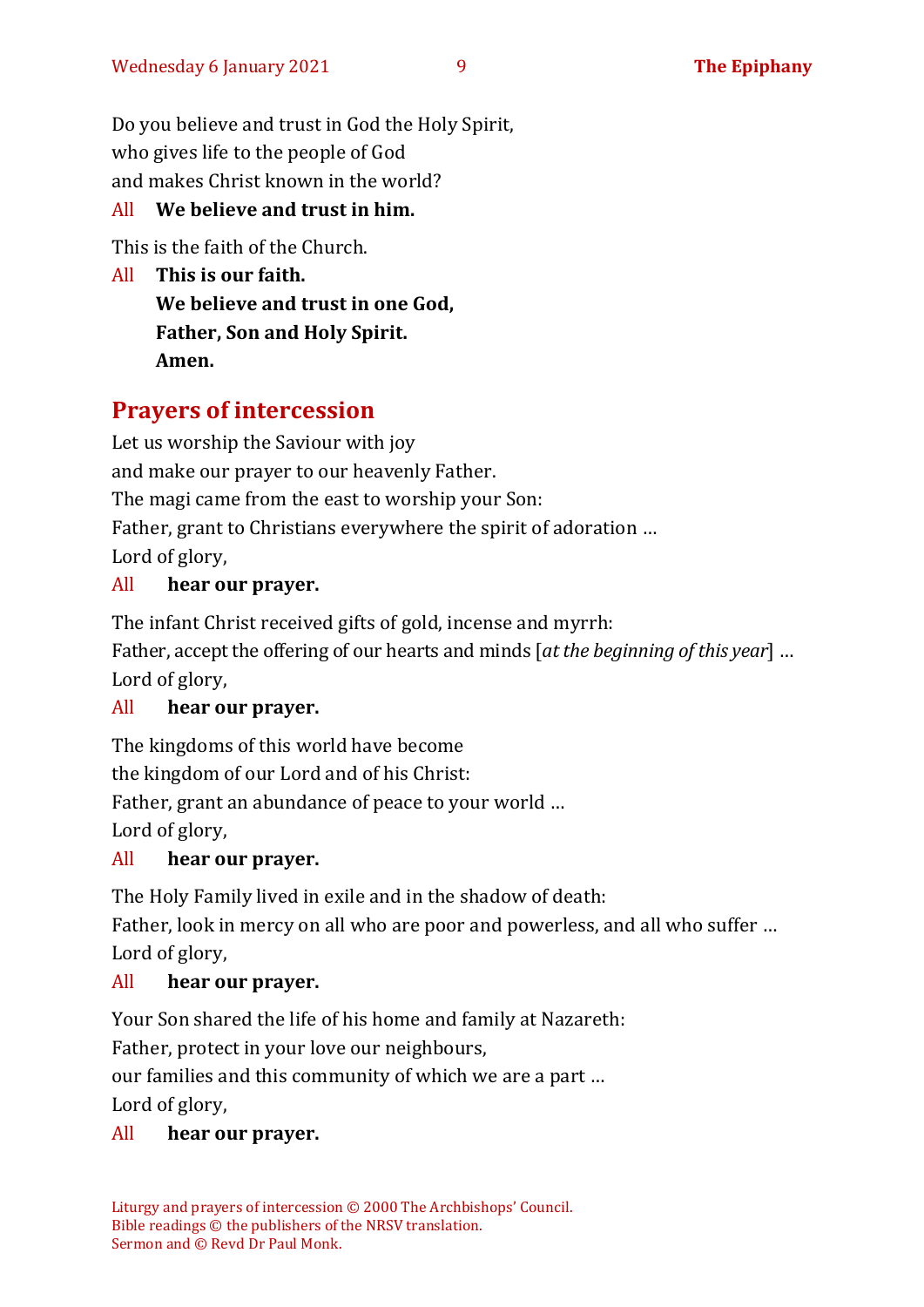Father, we rejoice in our fellowship with the shepherds, the angels, the magi, the Virgin Mary, Saint Joseph and all the faithful departed. In your unfailing love for us and for all people, hear and answer our prayers through your Son, our Saviour Jesus Christ.

All **Amen.**

Merciful Father,

All **accept these prayers for the sake of your Son, our Saviour Jesus Christ. Amen.**

# **The peace**

Unto us a child is born, unto us a son is given, and his name shall be called the Christ is our peace. If anyone is in Christ, there is a new creation. The old has passed away: behold, everything has become new.

The peace of the Lord be always with you,

All **And also with you.**

HYMN 3 **[Hail to the Lord](https://www.youtube.com/watch?v=Ab4Rl6ReIXQ)'s anointed** (please click on this link to hear the hymn)

The liturgy of the Communion Service appears below

# The Dismissal

May God the Father,

who led the wise men by the shining of a star

to find the Christ, the Light from light,

lead you also in your pilgrimage to find the Lord.

#### All **Amen.**

May God the Son,

who turned water into wine at the wedding feast at Cana, transform your lives and make glad your hearts.

#### All **Amen.**

Liturgy and prayers of intercession © 2000 The Archbishops' Council. Bible readings © the publishers of the NRSV translation. Sermon and © Revd Dr Paul Monk.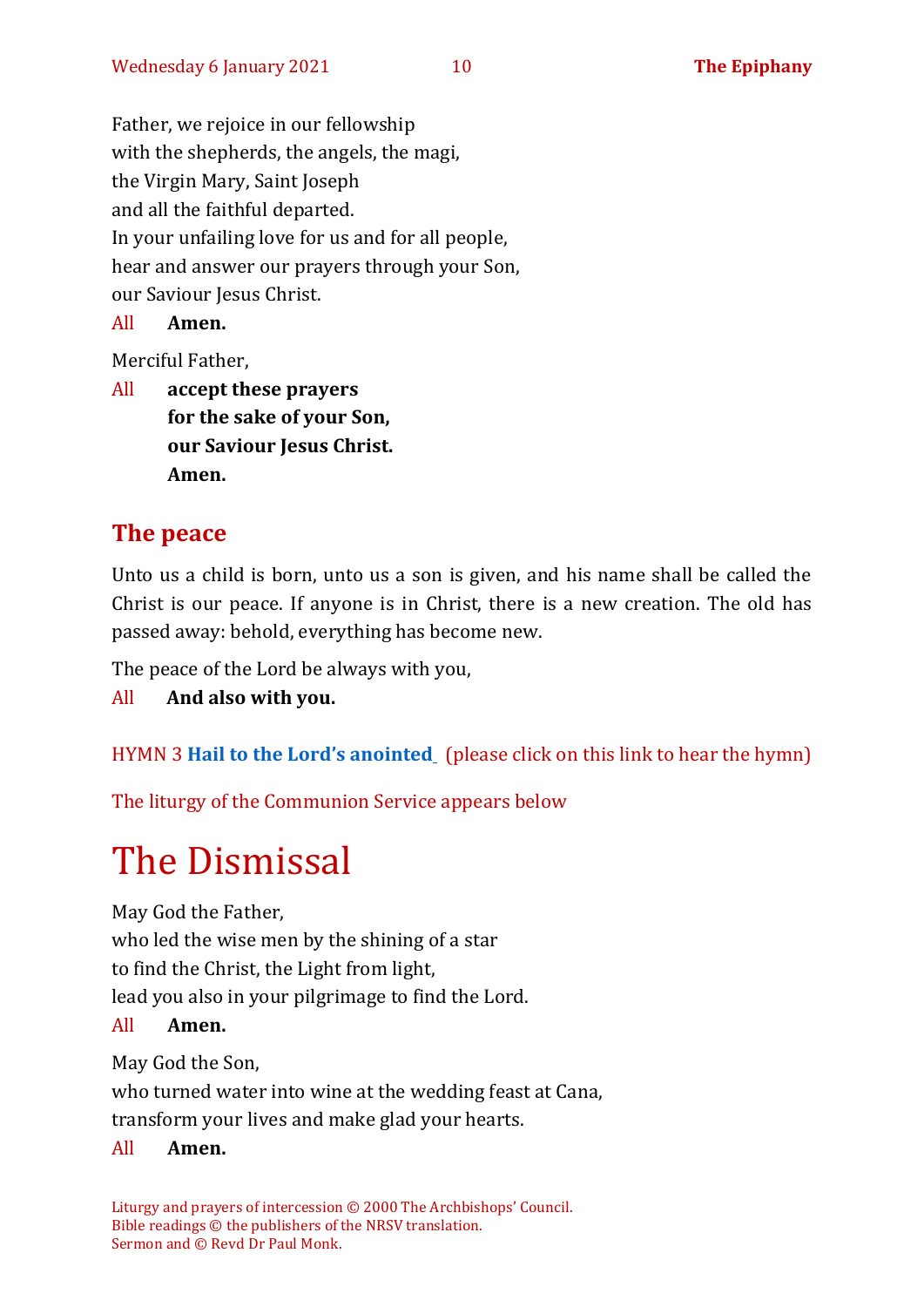May God the Holy Spirit, who came upon the beloved Son at his baptism in the river Jordan, pour out his gifts on you who have come to the waters of new birth.

#### All **Amen.**

And the blessing of God the Almighty, Father, Son and Holy Spirit, be with you no and remain with you always.

#### All **Amen.**

#### HYMN 4 [As with gladness, men of old](https://www.youtube.com/watch?v=sp52sx2_GYs) (click on this link to hear the hymn)

Go in peace to love and serve the Lord.

All **In the name of Christ. Amen.**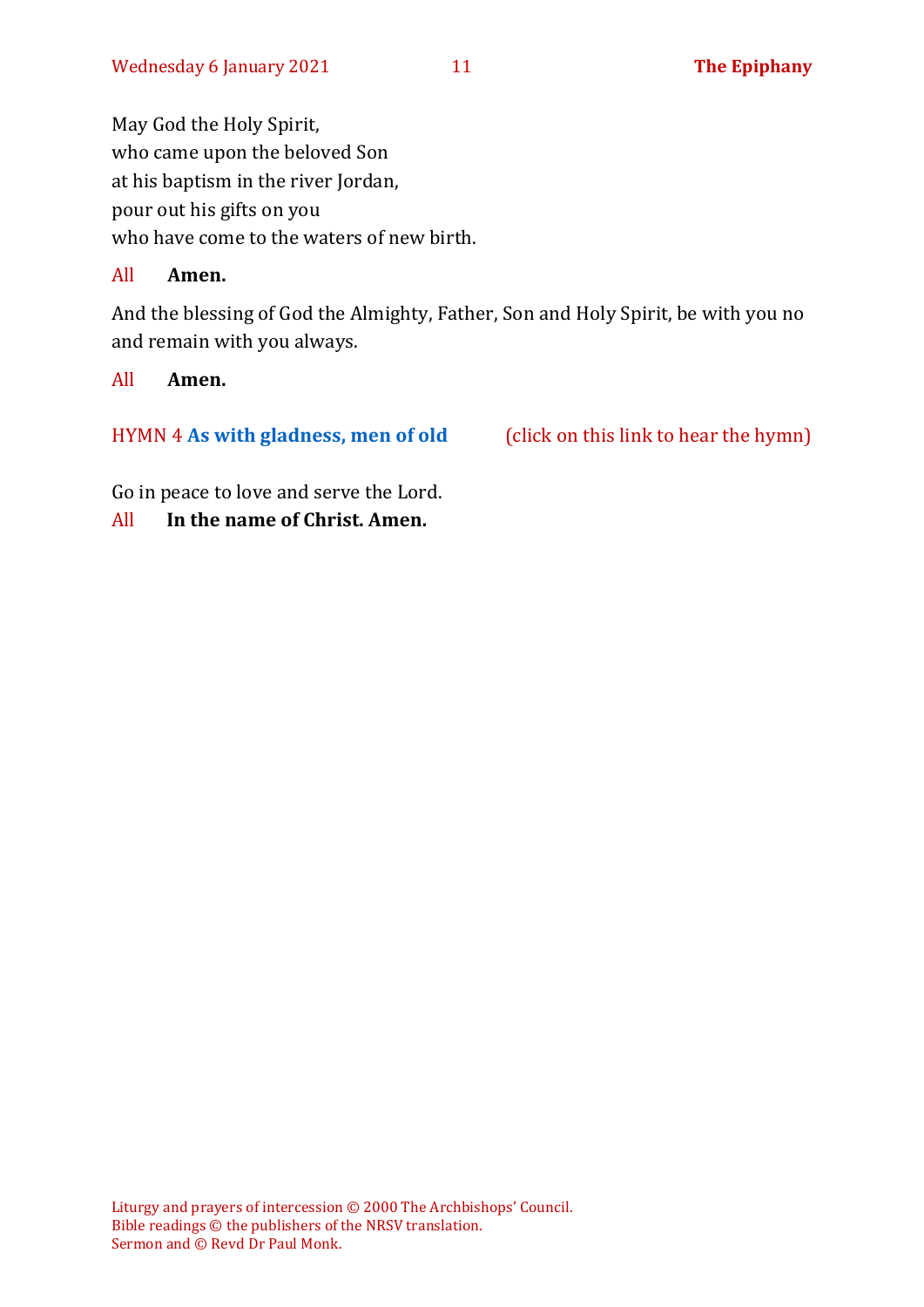# The Liturgy of the Sacrament

# Eucharistic Prayer (prayer E)

The Lord be with you

### All **and also with you.**

Lift up your hearts.

### All **We lift them to the Lord.**

Let us give thanks to the Lord our God.

### All **It is right to give thanks and praise.**

All honour and praise be yours always and everywhere, mighty creator, ever-living God, through Jesus Christ your only Son our Lord: for at this time we celebrate your glory made present in our midst. In the coming of the magi the King of all the world was revealed to the nations. In the waters of baptism Jesus was revealed as the Christ, the Saviour sent to redeem us. In the water made wine the new creation was revealed at the wedding feast. Poverty was turned to riches, sorrow into joy. Therefore with all the angels of heaven we lift our voices to proclaim the glory of your name and sing our joyful hymn of praise:

All **Holy, holy, holy Lord, God of power and might, heaven and earth are full of your glory. Hosanna in the highest. Blessed is he who comes in the name of the Lord. Hosanna in the highest.**

We praise and bless you, loving Father, through Jesus Christ, our Lord; and as we obey his command, send your Holy Spirit, that broken bread and wine outpoured may be for us the body and blood of your dear Son.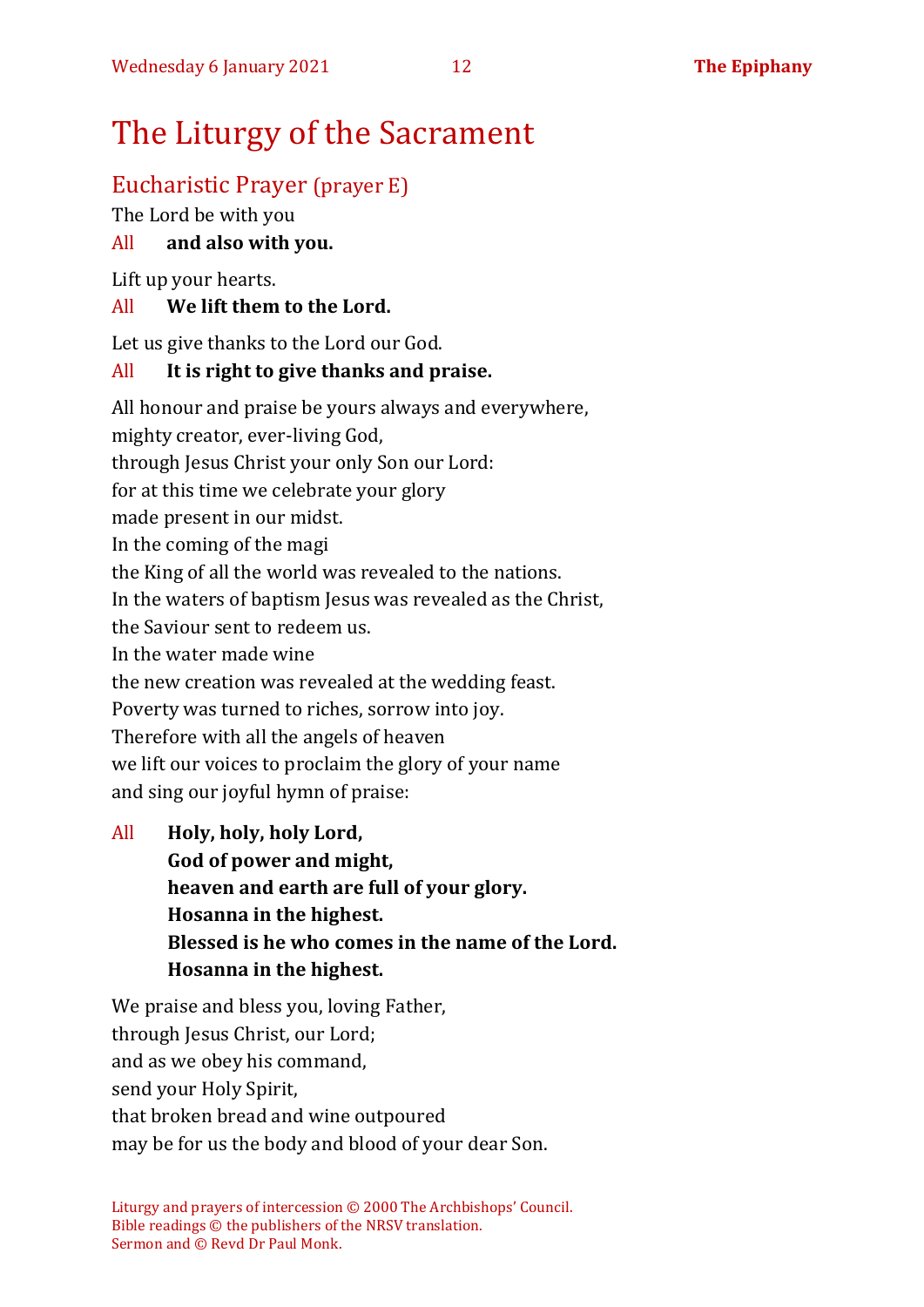On the night before he died he had supper with his friends and, taking bread, he praised you. He broke the bread, gave it to them and said: Take, eat; this is my body which is given for you; do this in remembrance of me.

When supper was ended he took the cup of wine. Again he praised you, gave it to them and said: Drink this, all of you; this is my blood of the new covenant, which is shed for you and for many for the forgiveness of sins. Do this, as often as you drink it, in remembrance of me.

So, Father, we remember all that Jesus did, in him we plead with confidence his sacrifice made once for all upon the cross.

Bringing before you the bread of life and cup of salvation, we proclaim his death and resurrection until he comes in glory.

Great is the mystery of faith:

All **Christ has died. Christ is risen. Christ will come again.**

Lord of all life, help us to work together for that day when your kingdom comes and justice and mercy will be seen in all the earth.

Look with favour on your people, gather us in your loving arms and bring us with all the saints to feast at your table in heaven.

Through Christ, and with Christ, and in Christ, in the unity of the Holy Spirit, all honour and glory are yours, O loving Father, for ever and ever.

#### All **Amen.**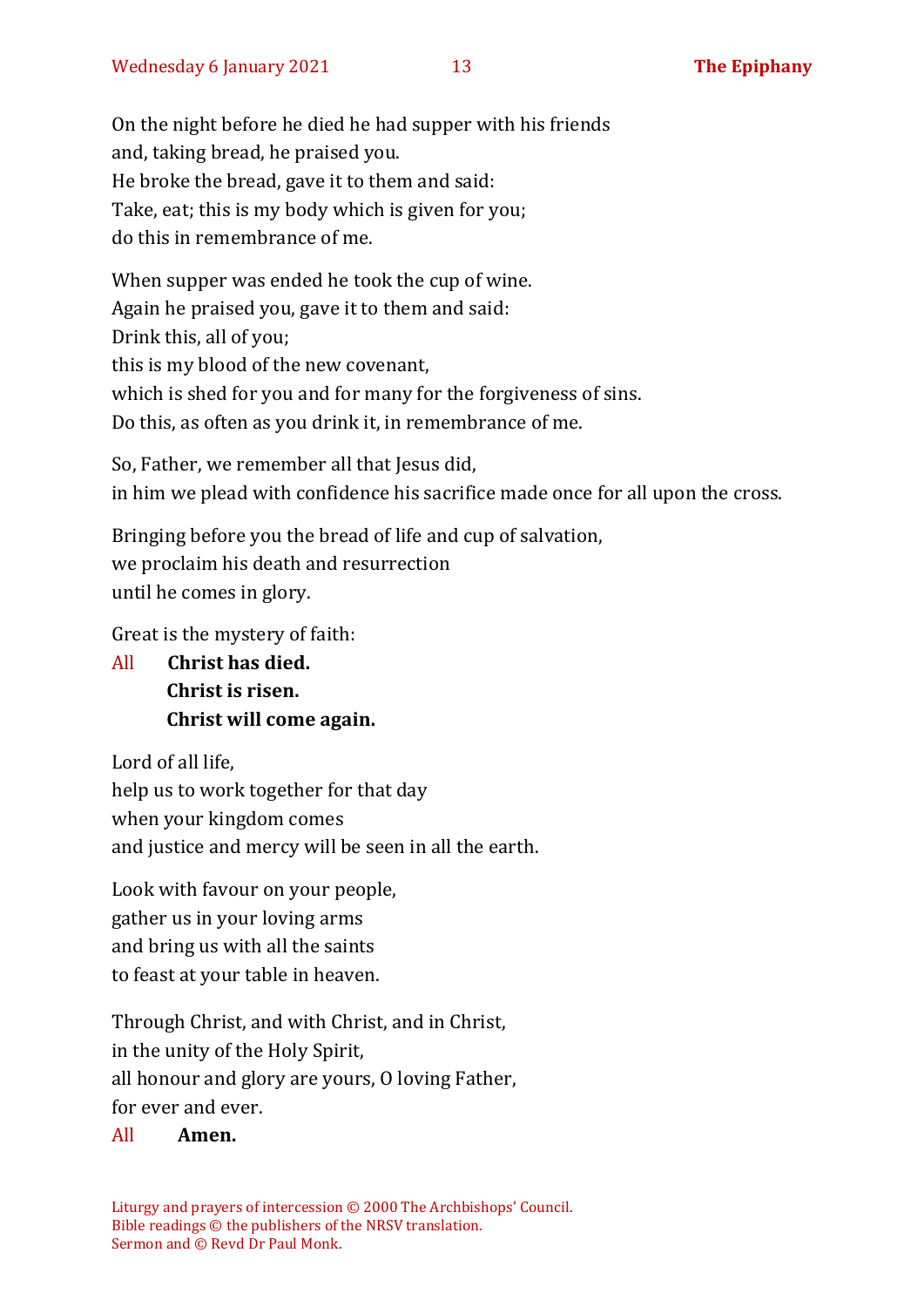# The Lord's Prayer

As our Saviour taught us, so we pray

All **Our Father in heaven, hallowed be your name, your kingdom come, your will be done, on earth as in heaven. Give us today our daily bread. Forgive us our sins as we forgive those who sin against us. Lead us not into temptation but deliver us from evil. For the kingdom, the power,** 

**and the glory are yours now and for ever. Amen.**

# Breaking of the Bread

We break this bread to share in the body of Christ.

- All **Though we are many, we are one body, because we all share in one bread.**
- All **Lamb of God,**

**you take away the sin of the world, have mercy on us.**

**Lamb of God, you take away the sin of the world, have mercy on us.**

**Lamb of God, you take away the sin of the world, grant us peace.**

Draw near with faith. Receive the body of our Lord Jesus Christ which he gave for you, and his blood which he shed for you. Eat and drink in remembrance that he died for you, and feed on him in your hearts by faith with thanksgiving.